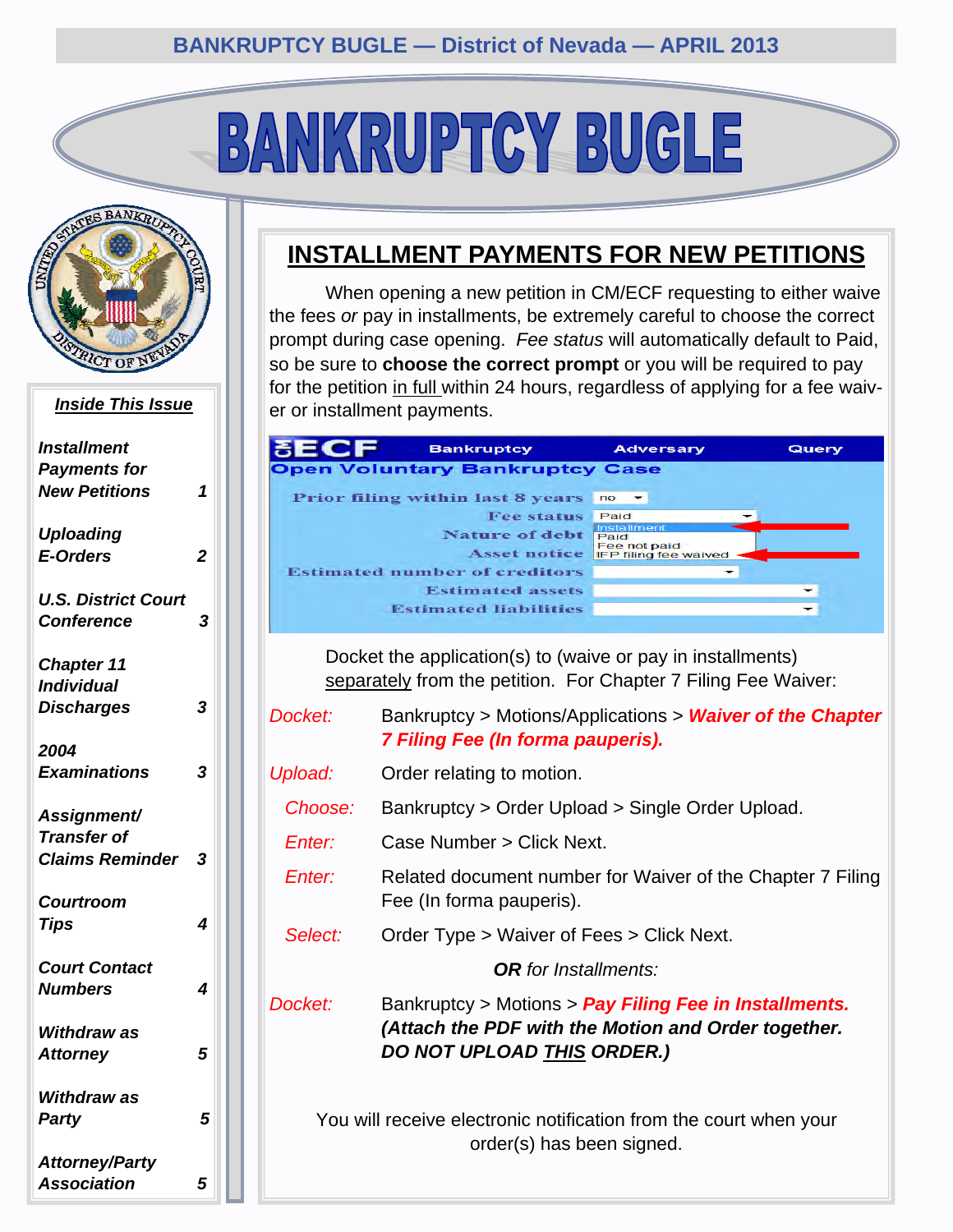#### **UPLOADING E-ORDERS**

<span id="page-1-0"></span> The CM/ECF 5.1 version upgrade has created some changes in the e-orders program that may affect the way you upload an e-order. If you are currently experiencing syntax error messages, take the following steps to complete the upload procedure.

- 1. Open your PDF in **Adobe Acrobat**.
- 2. Click on **File** and choose **Print**.
- 3. Change the printer to **Adobe PDF**.

*The Pages to Print section should automatically default to All.* 

- *4.* Click on the **Print** button at the bottom of the screen.
- 5. When the **Save PDF File As** window displays, add a document name in the **File name** field and click **Save**.
- 6. Return to the Order Upload event to upload the order to be signed.

#### **CHAT**

 The Nevada Bankruptcy Court has implemented a CHAT service for the public.

 The CHAT Help Desk answers questions online Monday—Friday during regular court hours. In addition, phone calls to the Help Desk at 866-232-1266 will still be answered. Access to CHAT can be found at the court website's home page:

www.nvb.uscourts.gov

#### **BANKRUPTCY COURTHOUSE HOURS**

C. Clifton Young Federal Building and U.S. Courthouse (Reno) Hours are:

#### **7:30 A.M. to 5:00 P.M.**

Foley Federal Building and U.S. Courthouse (Las Vegas) Hours are:

**7:30 A.M. to 5:00 P.M.** 

Bankruptcy Court Intake Hours are:

**9:00 A.M. to 4:00 P.M.**  Excluding Weekends and Federal Holidays.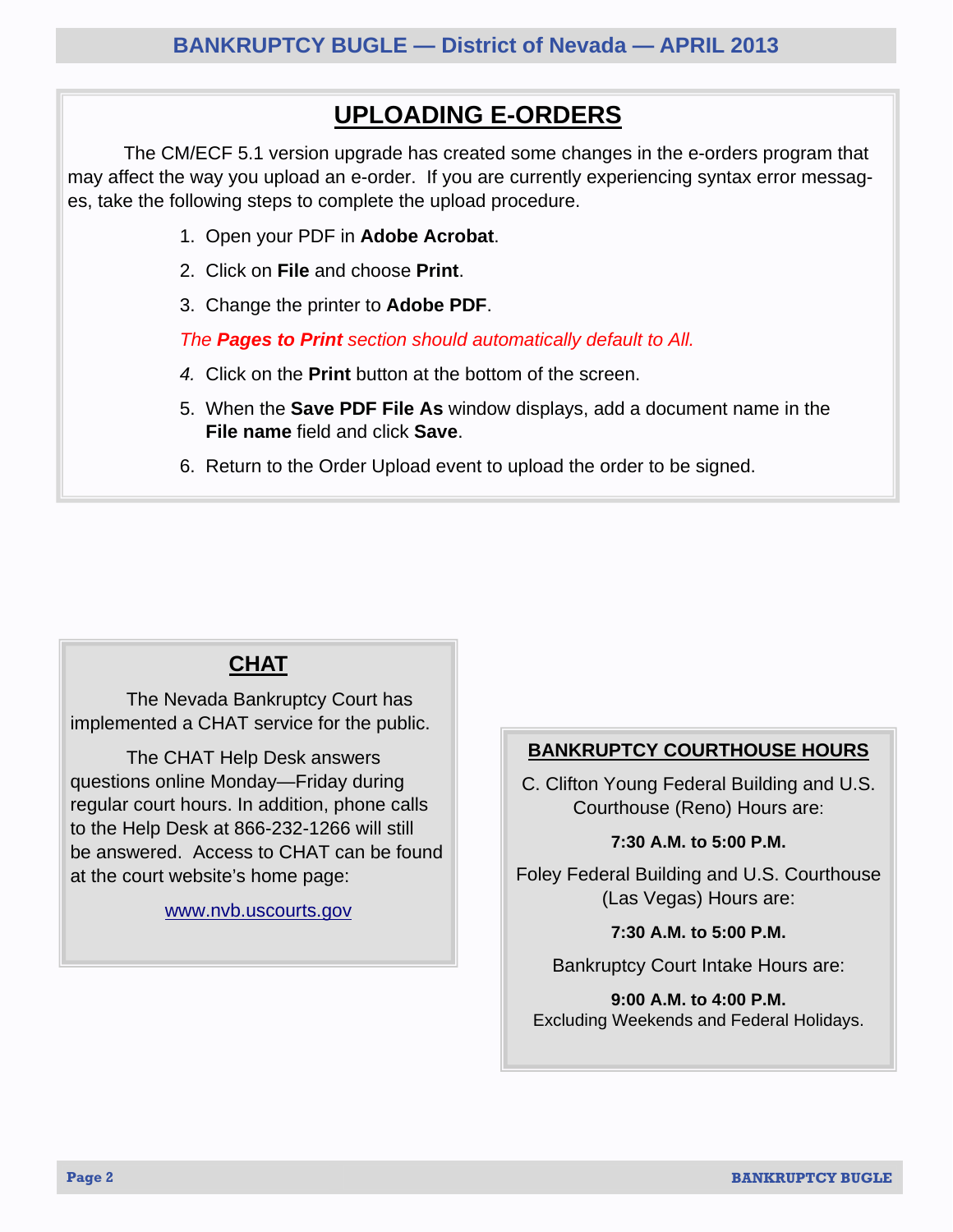## **U.S. DISTRICT COURT CONFERENCE**

<span id="page-2-0"></span> The U.S. District Court Conference provides an excellent opportunity for members of the bar to interact with members of the federal judiciary. This year's program includes the following: a Supreme Court review; Emerging Technology and the Future of the Law; Images of Lawyers in Pop Culture; Civil Program - Home Run Motions, Criminal Program - Psychopaths and the Law: Assessment, Recidivism and Neuroscience. The program will conclude with open forum discussion with federal judges for civil, criminal, and bankruptcy practitioners.

#### *Conference Information*

**Date and Location:** May 9, 2013 at the Golden Nugget Hotel - Las Vegas

**Time:** Registration/Continental Breakfast at 8:00 a.m., Conference at 8:30 a.m., concluding at 4:30 p.m.

**Registration Deadline:** April 26 2013

**Registration Fee:** \$75.00 (\$50.00 for government attorneys)

**Online Registration:** www.USDistrictCourtConferenceNV.com

*\* Six (6) hours of Continuing Legal Education Credit including one (1) hour of ethics credit will be issued.* 

### **CHAPTER 11 INDIVIDUAL DISCHARGES**

 All individual Chapter 11 debtors who wish to obtain a discharge must, upon completion of all plan payments, file and serve a copy of the local form "Debtor's Certificate of Compliance with Conditions Related to Entry of Chapter 11 Individual Discharge Together With Notice Thereon." This form is required pursuant to Local Rule 3022.1. To access the form, please use this link:

http://www.nvb.uscourts.gov/rules-forms/forms/local-forms/

#### **2004 EXAMINATIONS**

 Local Rule 2004 was revised during the local rules update in December, 2012 and went into effect in January, 2013. The order for examination may mention documents but production of documents may not be obtained via an order under 2004. Production of documents may, however, be obtained via subpoena.



## **ASSIGNMENT/TRANSFER OF CLAIMS**

Effective May 1, 2013, there will be a \$25.00 fee on all Assignment and Transfer of Claims.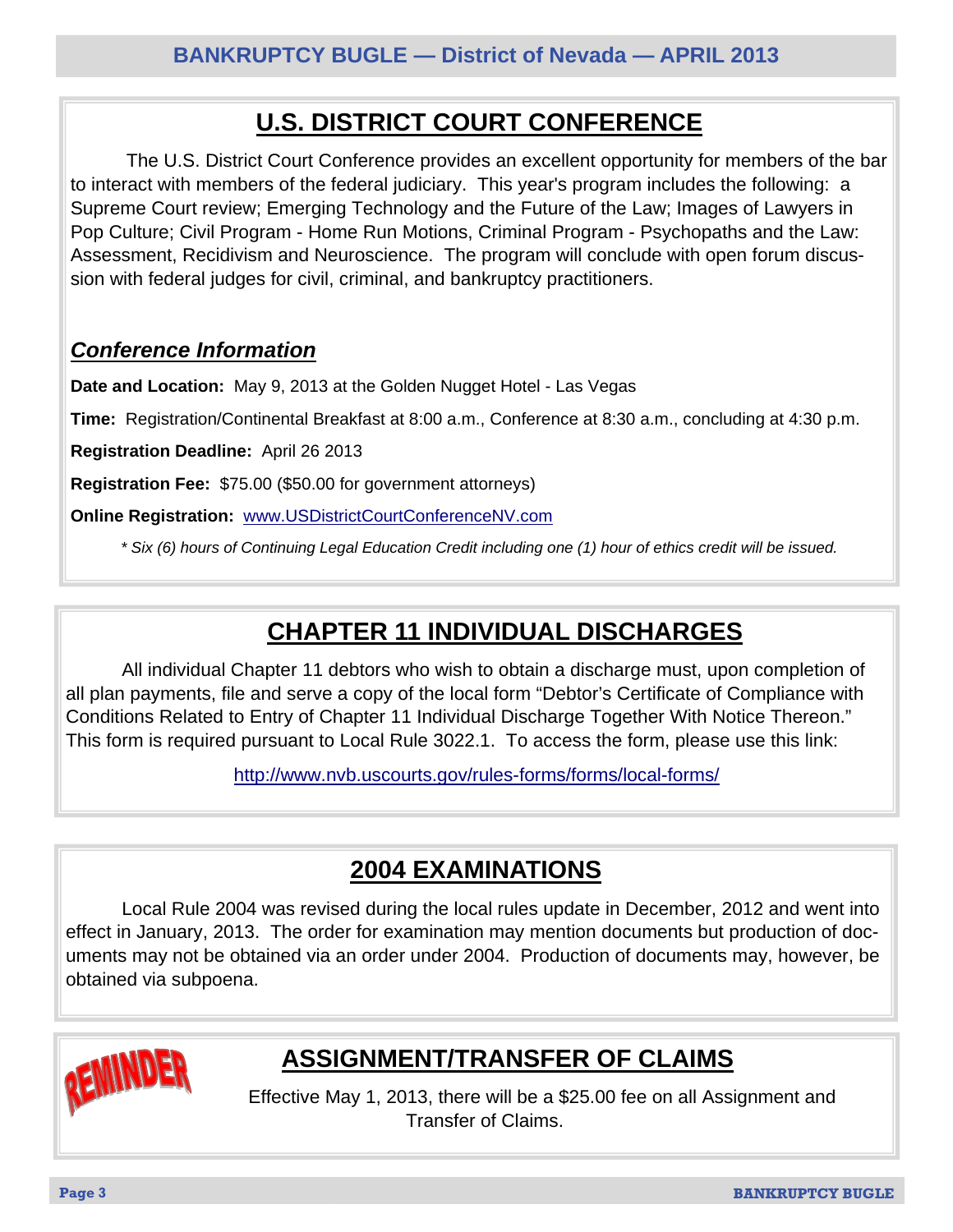#### <span id="page-3-0"></span>**Courtroom Tips from the Electronic Court Recorder Operator**

- Please address the Court from the podium unless you ask permission to speak from the counsel table. Since all hearings are recorded, please speak only when in front of a microphone for accuracy of the record.
- When you make your appearance to the court, speak clearly when stating your name on the record. You may be asked to spell your name if the electronic court recorder operator had difficulty hearing your name and if you have a name that may be difficult to spell. Transcript companies require the correct spelling when preparing a requested transcript.
- Local counsel must provide the courtroom deputy with the names of out of state attorneys. Business cards are extremely helpful. If business cards are not available, we ask that you make sure you provide the proper spelling of names or state the names and spellings for the record.
- If parties are going to be introduced to the court on the record as being present in the courtroom, please submit names and spelling prior to court hearing.
- Speaking too close to the microphone may cause shrill noises or feedback over the PA system in the courtroom. This affects the quality of the recording. Should you hear this, please speak a little softer or move back slightly from the microphone as a corrective measure.
- It is recommended that the microphones on the counsel table not be moved. They are placed for optimal audio recording.
- Reminder: The microphones are sensitive and conversations in the courtroom can be picked up, especially at the counsel tables.
- Silence is required in the courtroom when Continued and Resolved matters are being placed on the record. Please step into the corridor or move to an attorney conference room if you need to have a discussion.
- All cell phones/smart phones and personal electronic devices are to be silenced at all times while in the courtroom.

Thank you for your consideration and cooperation on these items.

#### **BANKRUPTCY COURT CONTACT NUMBERS**

 **LAS VEGAS CLERK'S OFFICE: (702) 527-7000 RENO CLERK'S OFFICE: (775) 326-2100 CM/ECF HELP DESK: (866) 232-1266** 



Frequently called numbers, e-mail addresses and live on-line chat are available on the court's website under Court Information:

http://www.nvb.uscourts.gov/about-the-court/contact-information/